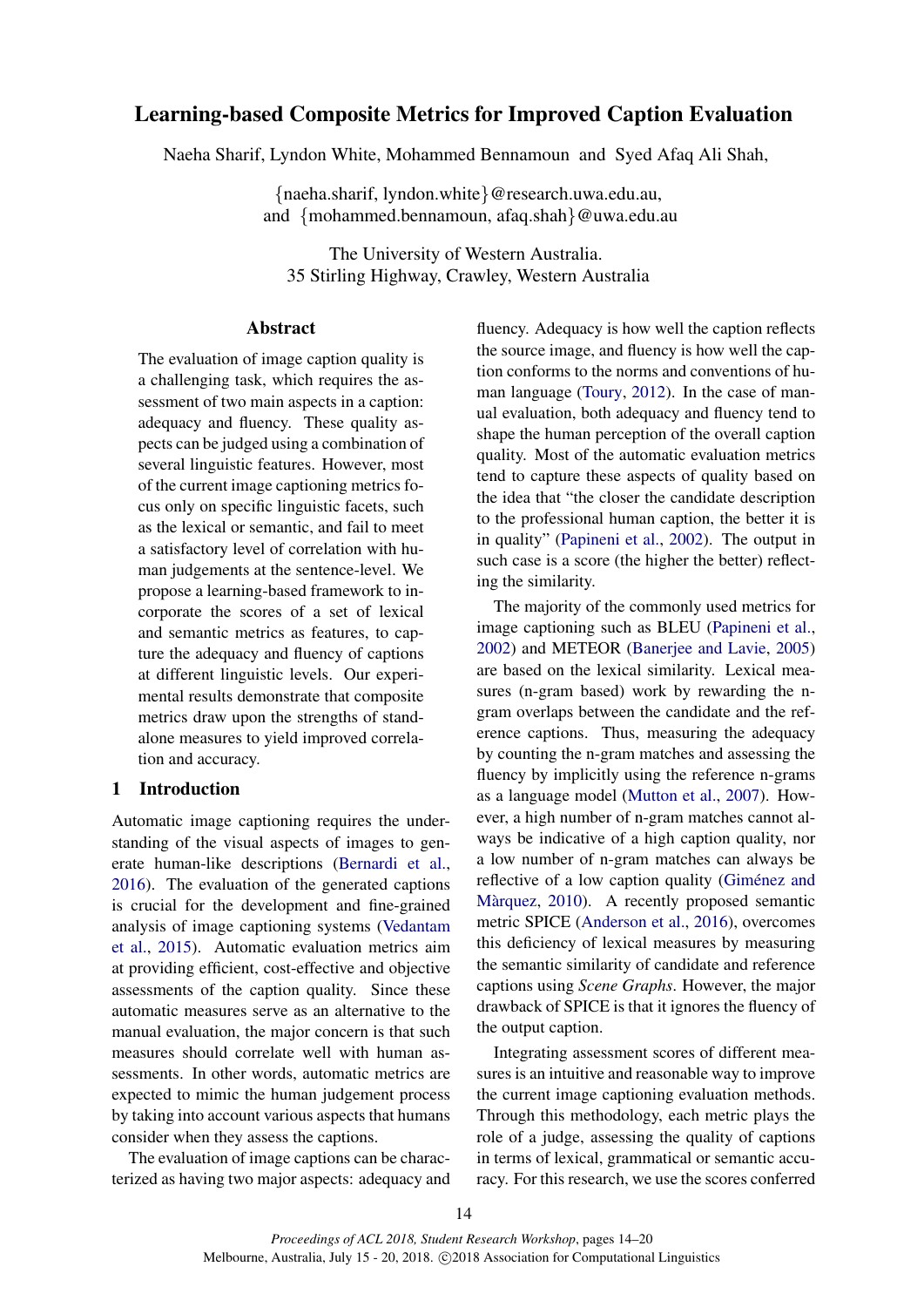by a set of measures that are commonly used for captioning and combine them through a learningbased framework. In this work:

1. We evaluate various combinations of a chosen set of metrics and show that the proposed composite metrics correlate better with human judgements.

2. We analyse the accuracy of composite metrics in terms of differentiating between pairs of captions in reference to the ground truth captions.

## 2 Literature Review

The success of any captioning system depends on how well it transforms the visual information to natural language. Therefore, the significance of reliable automatic evaluation metrics is undeniable for the fine-grained analysis and advancement of image captioning systems. While image captioning has drawn inspiration from the Machine Translation (MT) domain for encoderdecoder based captioning networks [\(Vinyals et al.,](#page-6-4) [2015\)](#page-6-4), [\(Xu et al.,](#page-6-5) [2015\)](#page-6-5), [\(Yao et al.,](#page-6-6) [2016\)](#page-6-6), [\(You](#page-6-7) [et al.,](#page-6-7) [2016\)](#page-6-7), [\(Lu et al.,](#page-6-8) [2017\)](#page-6-8), it has also benefited from automatic metrics which were initially proposed to evaluate machine translations/text summaries, such as BLEU [\(Papineni et al.,](#page-6-2) [2002\)](#page-6-2), ME-TEOR [\(Denkowski and Lavie,](#page-5-4) [2014\)](#page-5-4) and ROUGE [\(Lin,](#page-6-9) [2004\)](#page-6-9).

In the past few years, two metrics CIDEr [\(Vedantam et al.,](#page-6-0) [2015\)](#page-6-0) and SPICE [\(Anderson](#page-5-3) [et al.,](#page-5-3) [2016\)](#page-5-3) were developed specifically for image captioning. Compared to the previously used metrics, these two show a better correlation with human judgements. The authors in [\(Liu et al.,](#page-6-10) [2016\)](#page-6-10) proposed a linear combination of SPICE and CIDEr called *SPIDEr* and showed that optimizing image captioning models for SPIDEr's score can lead to better quality captions. However, SPIDEr was not evaluated for its correlation with human judgements. Recently, [\(Kusner et al.,](#page-6-11) [2015\)](#page-6-11) proposed the use of a document similarity metric *Word Mover's Distance* (WMD), which uses the word2vec [\(Mikolov et al.,](#page-6-12) [2013\)](#page-6-12) embedding space to determine the distance between two texts.

The metrics used for caption evaluation can be broadly categorized as lexical and semantic measures. Lexical metrics reward the n-gram matches between candidate captions and human generated reference texts (Giménez and Màrquez, [2010\)](#page-5-2), and can be further categorized as unigram and n-gram

based measures. Unigram based methods such as BLEU-1 [\(Papineni et al.,](#page-6-2) [2002\)](#page-6-2), assess only the lexical correctness of the candidate. However, in the case of METEOR or WMD, where some sort of synonym-matching/stemming is also involved, unigram-overlaps help to evaluate both the lexical and to some degree the semantic aptness of the output caption. N-gram based metrics such as ROUGE and CIDEr primarily assess the lexical correctness of the caption, but also measure some amount of syntactic accuracy by capturing the word order.

The lexical measures have received criticism based on the argument that the n-gram overlap is neither an adequate nor a necessary indicative measure of the caption quality [\(Anderson et al.,](#page-5-3) [2016\)](#page-5-3). To overcome this limitation, semantic metrics such as SPICE, capture the sentence meaning to evaluate the candidate captions. Their performance however is highly dependent on a successful semantic parsing. Purely syntactic measures, which capture the grammatical correctness, exist, and have been used in MT [\(Mutton et al.,](#page-6-3) [2007\)](#page-6-3), but not in the captioning domain.

While fluency (well-formedness) of a candidate caption can be attributed to the syntactic and lexical correctness [\(Fomicheva et al.,](#page-5-5) [2016\)](#page-5-5), adequacy (informativeness) depends on the lexical and semantic correctness [\(Rios et al.,](#page-6-13) [2011\)](#page-6-13). We hypothesize that by combining scores from different metrics, which have different strengths in measuring adequacy and fluency, a composite metric that is of overall higher quality is created (Sec. 5).

Machine learning offers a systematic approach to integrate the scores of stand-alone metrics. In the MT evaluation, various successful learning paradigms have been proposed [\(Bojar et al.,](#page-5-6) [2016\)](#page-5-6), [\(Bojar et al.,](#page-5-7) [2017\)](#page-5-7) and the existing learning-based metrics can be categorized as *binary functions*–"which classify the candidate translation as good or bad" [\(Kulesza and Shieber,](#page-6-14) [2004\)](#page-6-14), (Guzmán et al., [2015\)](#page-5-8) or *continuous functions*–"which score the quality of translation on an absolute scale" [\(Song and Cohn,](#page-6-15) [2011\)](#page-6-15), [\(Albrecht](#page-5-9) [and Hwa,](#page-5-9) [2008\)](#page-5-9). Our research is conceptually similar to the work in [\(Kulesza and Shieber,](#page-6-14) [2004\)](#page-6-14), which induces a *"human-likeness"* criteria. However, our approach differs in terms of the learning algorithm as well as the features used. Moreover, the focus of this work is to assess various combinations of metrics (that capture the caption quality at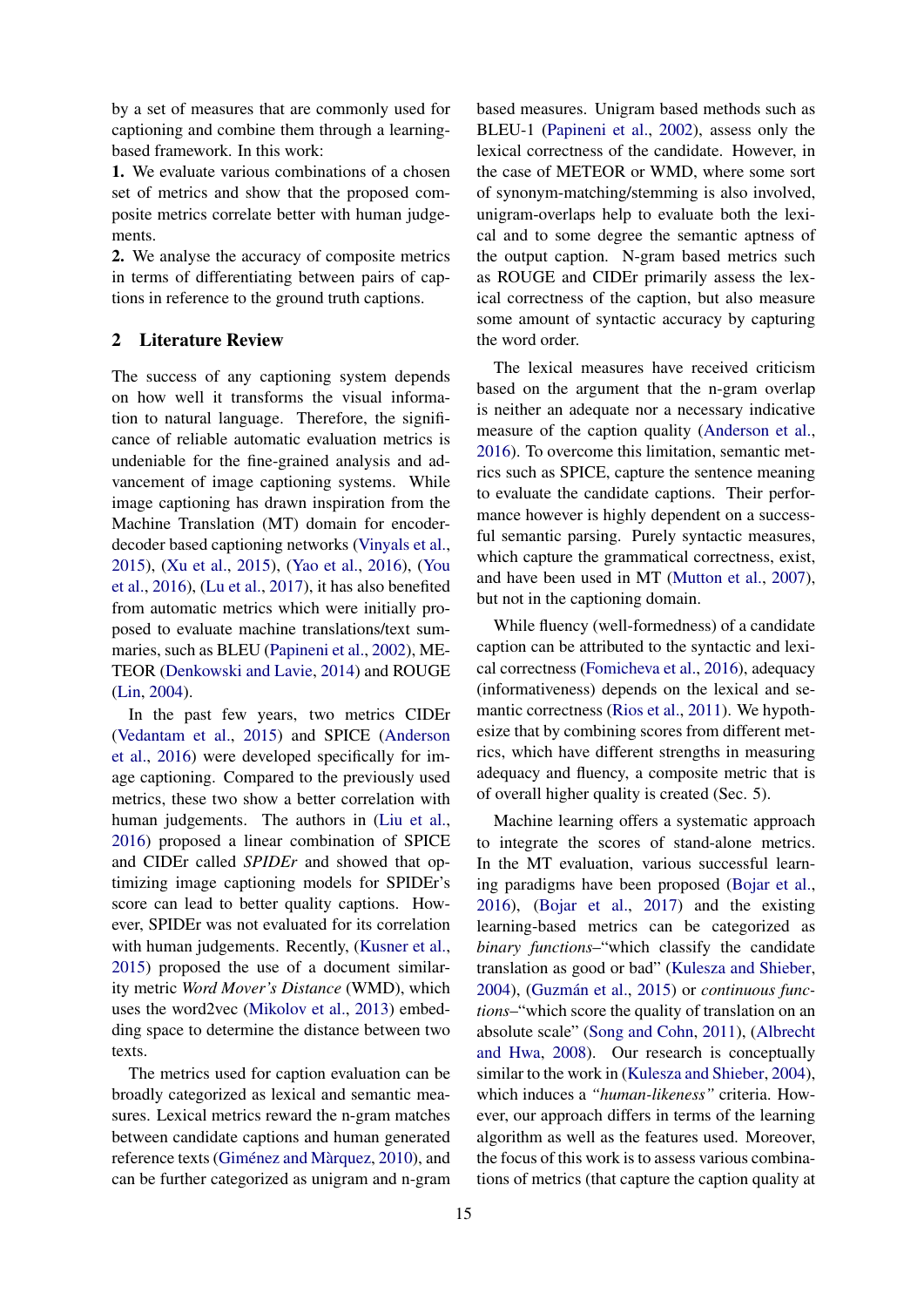

<span id="page-2-0"></span>Figure 1: Overall framework of the proposed Composite Metrics

different linguistic levels) in terms of their correlation with human judgements at the sentence level.

## 3 Proposed Approach

In our approach, we use scores conferred by a set of existing metrics as an input to a multi-layer feed-forward neural network. We adopt a training criteria based on a simple question: *is the caption machine or human generated?* Our trained classifier sets a boundary between good and bad quality captions, thus classifying them as human or machine produced. Furthermore, we obtain a continuous output score by using the class-probability, which can be considered as some "measure of believability" that the candidate caption is human generated. Framing our learning problem as a classification task allows us to create binary training data using the human generated captions and machine generated captions as positive and negative training examples respectively.

Our proposed framework shown in Figure [1](#page-2-0) first extracts a set of numeric features using the candidate "C" and the reference sentences "S". The extracted feature vector is then fed as an input to our multi-layer neural network. Each entity of the feature vector corresponds to the score generated by one of the four measures: METEOR, CIDEr,  $WMD<sup>1</sup>$  $WMD<sup>1</sup>$  $WMD<sup>1</sup>$  and SPICE respectively. We chose these measures because they show a relatively better correlation with human judgements compared to

<span id="page-2-1"></span><sup>1</sup>We convert the WMD distance score to similarity by using a negative exponential, to use it as a feature.

the other commonly used ones for captioning [\(Kil](#page-5-10)[ickaya et al.,](#page-5-10) [2016\)](#page-5-10). Our composite metrics are named  $Eval_{MS}$ ,  $Eval_{CS}$ ,  $Eval_{MCS}$ ,  $Eval_{WCS}$ ,  $Eval_{MWS}$  and  $Eval_{MWCS}$ . The subscript letters in each name corresponds to the first letter of each individual metric. For example,  $Eval_{MS}$ corresponds to the combination of METEOR and SPICE. Figure [2](#page-3-0) shows the linguistic aspects cap-tured by the stand-alone<sup>[2](#page-2-2)</sup> and the composite metrics. SPICE is based on sentence meanings, thus it evaluates the semantics. CIDEr covers the syntactic and lexical aspects, whereas Meteor and WMD assess the lexical and semantic components. The learning-based metrics mostly fall in the region formed by the overlap of all three major linguistics facets, leading to better a evaluation.

We train our metrics to maximise the classification accuracy on the training dataset. Since we are primarily interested in maximizing the correlation with human judgements, we perform early stopping based on Kendalls  $\tau$  (rank correlation) with the validation set.

## 4 Experimental Setup

To train our composite metrics, we source data from Flicker30k dataset [\(Plummer et al.,](#page-6-16) [2015\)](#page-6-16) and three image captioning models namely: (1) show and tell [\(Vinyals et al.,](#page-6-4) [2015\)](#page-6-4), (2) show, attend and tell (soft-attention) [\(Xu et al.,](#page-6-5) [2015\)](#page-6-5), and (3) adaptive attention [\(Lu et al.,](#page-6-8) [2017\)](#page-6-8). Flicker30k

<span id="page-2-2"></span><sup>&</sup>lt;sup>[2](#page-3-0)</sup>The stand-alone metrics marked with an  $*$  in the Figure 2 are used as features for this work.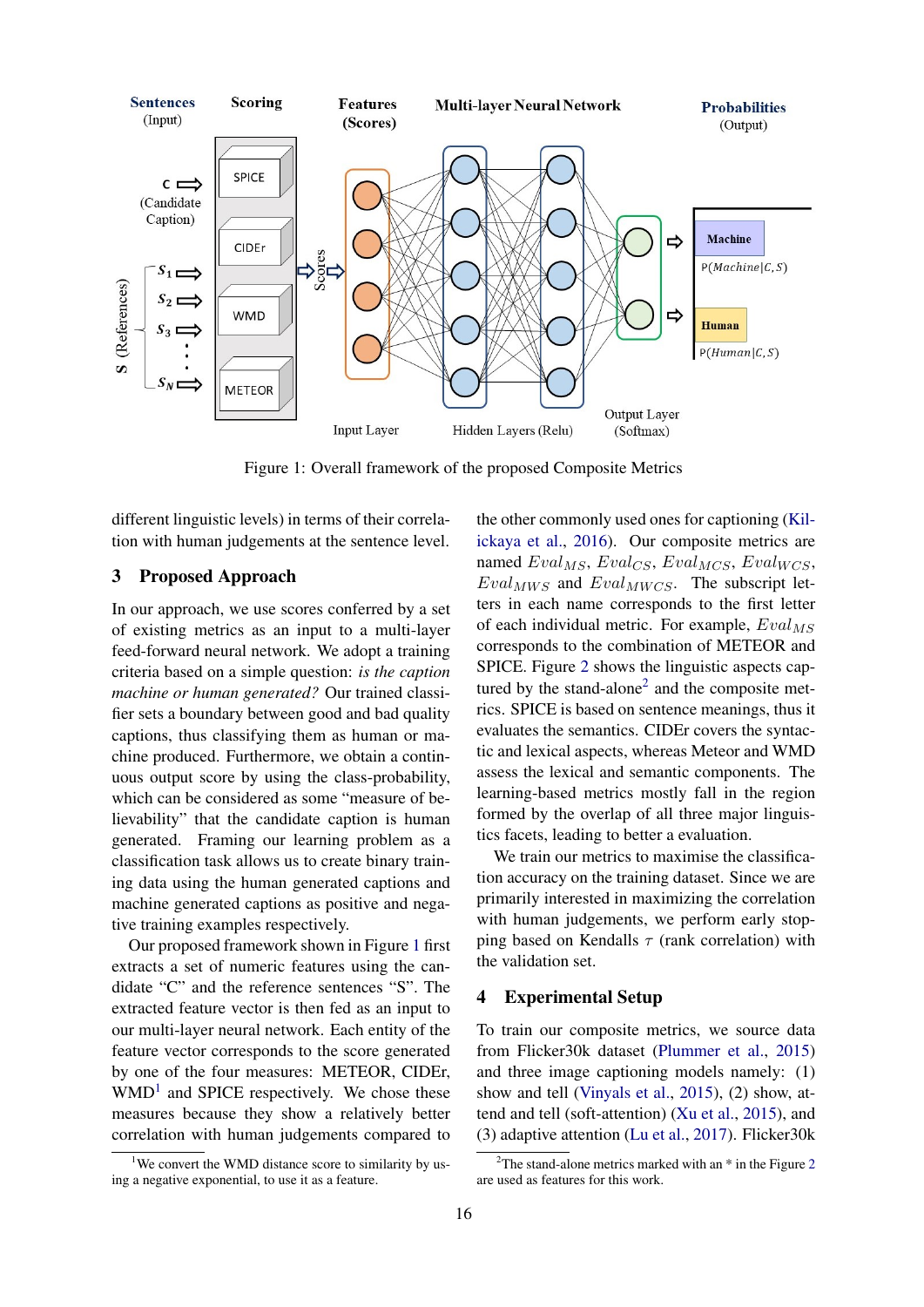

<span id="page-3-0"></span>Figure 2: Various automatic measures (standalone and combined) and their respective linguistic levels. See Sec. 3 for more details.

dataset consists of 31,783 photos acquired from Flicker<sup>[3](#page-3-1)</sup>, each paired with 5 captions obtained through the Amazon Mechanical Turk (AMT) [\(Turk,](#page-6-17) [2012\)](#page-6-17). For each image in Flicker30k, we randomly select three of the human generated captions as positive training examples, and three machine generated (one from each image captioning model) captions as negative training examples. We combined the Microsoft COCO [\(Chen et al.,](#page-5-11) [2015\)](#page-5-11) training and validation set (containing 123,287 images in total, each paired with 5 or more captions), to train the image captioning models using their official codes. These image captioning models achieved state-of-the-art performance when they were published.

In order to obtain reference captions for each training example, we again use the human written descriptions of Flicker30k. For each negative training example (machine-generated caption), we randomly choose 4 out of 5 human written captions originally associated with each image. Whereas, for each positive training example (human-generated caption), we use the 5 human written captions associated with each image, selecting one of these as a human candidate caption (positive example) and the remaining 4 as references. In Figure [3,](#page-4-0) a possible pairing scenario is shown for further clarification.

For our validation set, we source data from Flicker8k [\(Young et al.,](#page-6-18) [2014\)](#page-6-18). This dataset contains 5,822 captions assessed by three expert judges on a scale of 1 (the caption is unrelated to the image) to 4 (the caption describes the im-

<span id="page-3-2"></span>Table 1: Kendall's correlation co-efficient of automatic evaluation metrics and proposed composite metrics against human quality judgements. All correlations are significant at p<0.001

| <b>Individual</b> | <b>Kendall</b> | Composite      | Kendall |  |  |  |  |  |  |
|-------------------|----------------|----------------|---------|--|--|--|--|--|--|
| <b>Metrics</b>    | $\tau$         | <b>Metrics</b> | $\tau$  |  |  |  |  |  |  |
| <b>BLEU</b>       | 0.202          | $Eval_{MS}$    | 0.386   |  |  |  |  |  |  |
| <b>ROUGE-L</b>    | 0.216          | $Eval_{CS}$    | 0.384   |  |  |  |  |  |  |
| <b>METEOR</b>     | 0.352          | $Eval_{MCS}$   | 0.386   |  |  |  |  |  |  |
| CIDEr             | 0.356          | $Eval_{WCS}$   | 0.379   |  |  |  |  |  |  |
| <b>SPICE</b>      | 0.366          | $Eval_{MWS}$   | 0.367   |  |  |  |  |  |  |
| <b>WMD</b>        | 0.336          | $Eval_{MWCS}$  | 0.378   |  |  |  |  |  |  |

age without any errors). From our training set, we remove the captions of images which overlap with the captions in the validation and test sets (discussed in Sec. 5), leaving us with a total of 132,984 non-overlapping captions for the training of the composite metrics.

## 5 Results and Discussion

#### 5.1 Correlation

The most desirable characteristic of an automatic evaluation metric is its strong correlation with human scores [\(Zhang and Vogel,](#page-6-19) [2010\)](#page-6-19). A stronger correlation with human judgements indicates that a metric captures the information that humans use to assess a candidate caption. To evaluate the sentence-level correlation of our composite metrics with human judgements, we source data from a dataset collected by the authors in [\(Aditya et al.,](#page-5-12) [2017\)](#page-5-12). We use 6993 manually evaluated human and machine generated captions from this set, which were scored by AMT workers for correctness on the scale of 1 (low relevance to image) to 5 (high relevance to image). Each caption in the dataset is accompanied by a single judgement. In Table [1,](#page-3-2) we report the Kendalls  $\tau$  correlation coefficient for the proposed composite metrics and other commonly used caption evaluation metrics.

It can be observed from Table [1](#page-3-2) that composite metrics outperform stand-alone metrics in terms of sentence-level correlation. The combination of Meteor and SPICE  $(Eval_{MS})$  and METEOR, CIDEr and SPICE  $(Eval_{MCS})$  showed the most promising results. The success of these composite metrics can be attributed to the individual strengths of Meteor, CIDEr and SPICE. ME-TEOR is a strong lexical measure based on unigram matching, which uses additional linguistic knowledge for word matching, such as the morphological variation in words via stemming and

<span id="page-3-1"></span><sup>3</sup> https://www.flickr.com/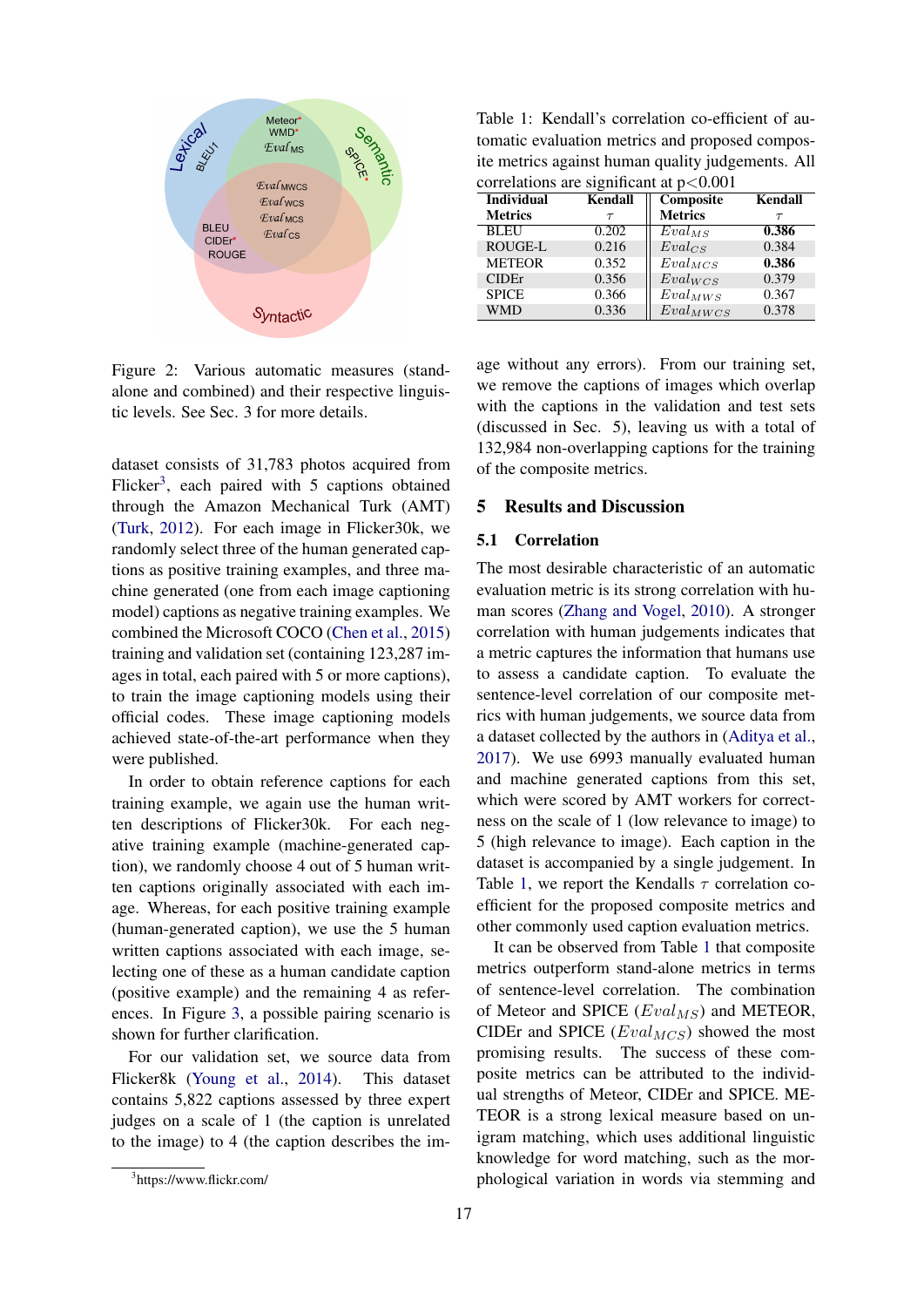| Image | <b>Human Generated Captions</b><br>$S_1$ : "young toddler raking leaves in the outdoors"<br>$S_2$ : "a little boy raking the leaves with a rake"<br>$S_3$ : "a young boy in a red t-shirt rakes leaves"<br>$S_4$ : "a little boy is raking leaves"<br>$S_5$ : "a young boy raking leaves" |   | Candidate<br><b>Captions</b> | <b>References</b>        |  |
|-------|-------------------------------------------------------------------------------------------------------------------------------------------------------------------------------------------------------------------------------------------------------------------------------------------|---|------------------------------|--------------------------|--|
|       |                                                                                                                                                                                                                                                                                           |   | $M_1$ (machine)              | $\{S_1, S_2, S_3, S_4\}$ |  |
|       |                                                                                                                                                                                                                                                                                           |   | $M_2$ (machine)              | $\{S_2, S_1, S_3, S_5\}$ |  |
|       |                                                                                                                                                                                                                                                                                           | 3 | $M_3$ (machine)              | $\{S_1, S_4, S_5, S_2\}$ |  |
|       | <b>Machine Generated Captions</b><br>$M_1$ : "a little girl holding a baseball bat on a field"<br>$M_2$ : "a little boy playing with a ball in a field"<br>$M_3$ : "a little boy holding a bat in his hands"                                                                              |   | $S_1$ (human)                | $\{S_2, S_3, S_4, S_5\}$ |  |
|       |                                                                                                                                                                                                                                                                                           | 5 | $S_2$ (human)                | $\{S_1, S_3, S_5, S_4\}$ |  |
|       |                                                                                                                                                                                                                                                                                           | 6 | $S_3$ (human)                | $\{S_1, S_2, S_4, S_5\}$ |  |
| (a)   | (b)                                                                                                                                                                                                                                                                                       |   | (c)                          |                          |  |

<span id="page-4-0"></span>Figure 3: Shows an example of a candidate and reference pairing that is used in the training set. (a) Image, (b) human and machine generated captions for the image, and (c) candidate and reference pairings for the image.

dictionary based look-up for synonyms and paraphrases [\(Banerjee and Lavie,](#page-5-1) [2005\)](#page-5-1). CIDEr uses higher order n-grams to account for fluency and down-weighs the commonly occurring (less informative) n-grams by performing Term Frequency Inverse Document Frequency (TF-IDF) weighting for each n-gram in the dataset [\(Vedantam et al.,](#page-6-0) [2015\)](#page-6-0). SPICE on the other hand is a strong indicator of the semantic correctness of a caption. Together these metrics assess the lexical, semantic and syntactic information. The composite metrics which included WMD in the combination achieved a lower performance, compared to the ones in which WMD was not included. One possible reason is that WMD heavily penalizes shorter candidate captions when the number of words between the output and the reference captions are not equal [\(Kusner et al.,](#page-6-11) [2015\)](#page-6-11). This penalty might not be consistently useful as it is possible for a shorter candidate caption to be both fluent and adequate. Therefore, WMD is a better suited metric for measuring document distance.

#### 5.2 Accuracy

We follow the framework introduced in [\(Vedan](#page-6-0)[tam et al.,](#page-6-0) [2015\)](#page-6-0) to analyse the ability of a metric to discriminate between pairs of captions with reference to the ground truth caption. A metric is considered accurate if it assigns a higher score to the caption preferred by humans. For this experiment, we use PASCAL-50s [\(Vedan](#page-6-0)[tam et al.,](#page-6-0) [2015\)](#page-6-0), which contains human judgements for 4000 triplets of descriptions (one reference caption with two candidate captions). Based on the pairing, the triplets are grouped into four categories (comprising of 1000 triplets each) i.e.,

<span id="page-4-1"></span>Table 2: Comparative accuracy results (in percent-

| age) on four kinds of pairs tested on PASCAL-50s |                 |      |           |      |            |
|--------------------------------------------------|-----------------|------|-----------|------|------------|
| <b>Metrics</b>                                   | $\overline{HC}$ | HІ   | <b>HM</b> | MМ   | <b>AVG</b> |
| <b>BLEU</b>                                      | 53.7            | 93.2 | 85.6      | 61.0 | 73.4       |
| <b>ROUGE-L</b>                                   | 56.5            | 95.3 | 93.4      | 58.5 | 75.9       |
| <b>METEOR</b>                                    | 61.1            | 97.6 | 94.6      | 62.0 | 78.8       |
| <b>CIDE</b> r                                    | 57.8            | 98.0 | 88.8      | 68.2 | 78.2       |
| <b>SPICE</b>                                     | 58.0            | 96.7 | 88.4      | 71.6 | 78.7       |
| <b>WMD</b>                                       | 56.2            | 98.4 | 91.7      | 71.5 | 79.5       |
| $Eval_{MS}$                                      | 62.8            | 97.9 | 93.5      | 69.6 | 80.9       |
| $Eval_{CS}$                                      | 59.5            | 98.3 | 90.7      | 71.3 | 79.9       |
| $Eval_{MCS}$                                     | 60.2            | 98.3 | 91.8      | 71.8 | 80.5       |
| $Eval_{WCS}$                                     | 58.2            | 98.7 | 91.7      | 70.6 | 79.8       |
| $Eval_{MWS}$                                     | 56.9            | 98.4 | 91.3      | 71.2 | 79.4       |
| $Eval_{MWCS}$                                    | 59.0            | 98.5 | 90.7      | 70.2 | 79.6       |

Human-Human Correct (HC), Human-Human Incorrect (HI), Human-Machine (HM), Machine-Machine (MM). We follow the original approach of [\(Vedantam et al.,](#page-6-0) [2015\)](#page-6-0) and use 5 reference captions per candidate to assess the accuracy of the metrics and report them in Table [2.](#page-4-1) Table [2](#page-4-1) shows that on average composite measures produce better accuracy compared to the individual metrics. Amongst the four categories, HC is the hardest, in which all metrics show the worst performance. Differentiating between two good quality (human generated) correct captions is challenging as it involves a fine-grained analysis of the two candidates.  $Eval_{MS}$  achieves the highest accuracy in HC category which shows that as captioning systems continue to improve, this combination of lexical and semantic metrics will continue to perform well. Moreover, human generated captions are usually fluent. Therefore, a combination of strong indicators of adequacy such as SPICE and METEOR is the most suitable for this task.  $Eval_{MCS}$  shows the highest accuracy in differ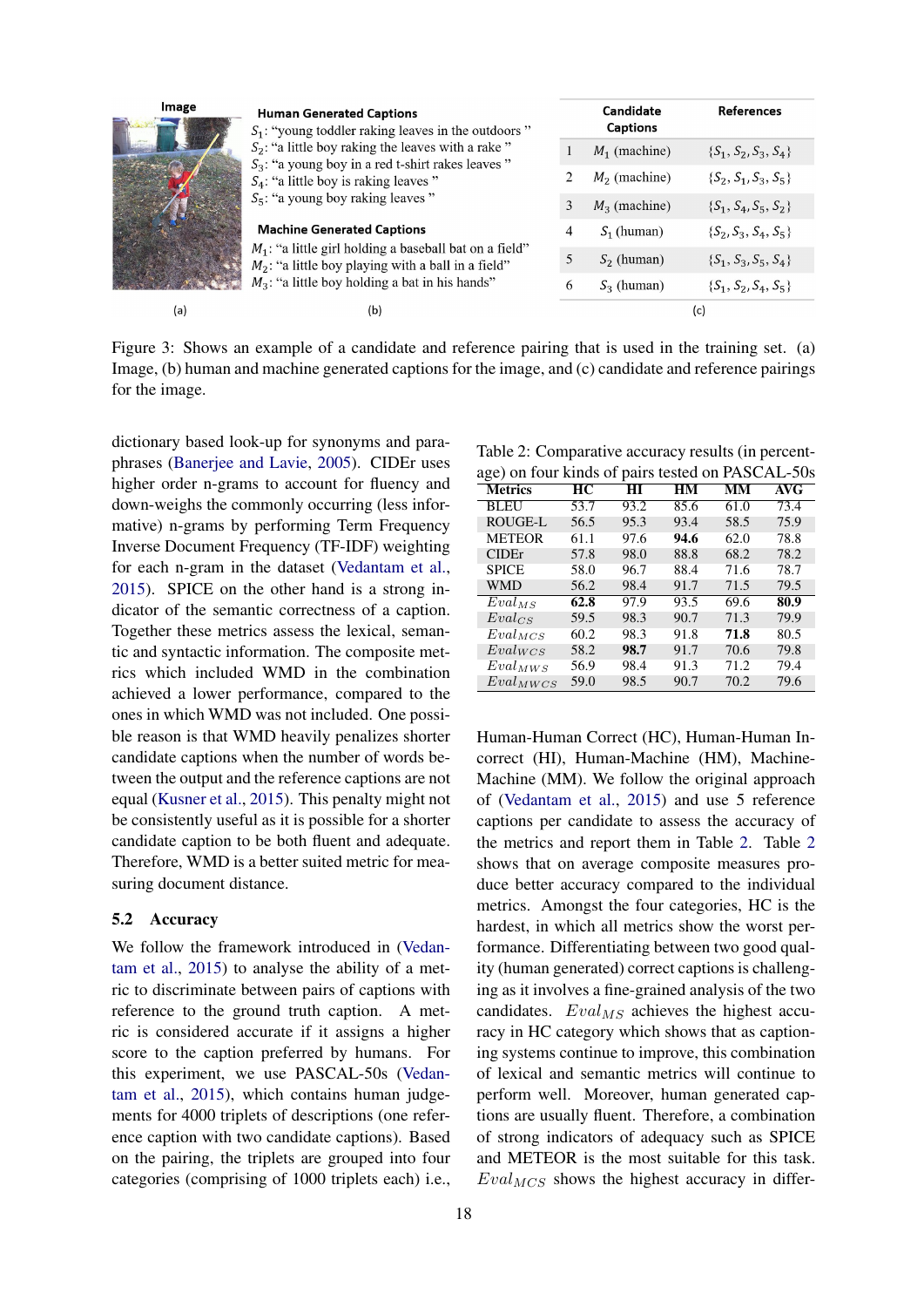entiating between machine captions, which is another important category as one of the main goals of automatic evaluation is to distinguish between two machine algorithms. Amongst the composite metrics,  $Eval_{MS}$  is again the best in distinguishing human captions (good quality) from machine captions (bad quality) which was our basic training criteria.

## 6 Conclusion and Future Works

In this paper we propose a learning-based approach to combine various metrics to improve caption evaluation. Our experimental results show that metrics operating along different linguistic dimensions can be successfully combined through a learning-based framework, and they outperform the existing metrics for caption evaluation in term of correlation and accuracy, with  $Eval_{MS}$  and  $Eval_{MCS}$  giving the best overall performance.

Our study reveals that the proposed approach is promising and has a lot of potential to be used for evaluation in the captioning domain. In the future, we plan to integrate features (components) of metrics instead of their scores for a better performance. We also intend to use syntactic measures, which to the best of our knowledge have not yet been used for caption evaluation (except in an indirect way by the n-gram measures which capture the word order) and study how they can improve the correlation at the sentence level. Majority of the metrics for captioning focus more on adequacy as compared to fluency. This aspect also needs further attention and a combination of metrics/features that can specifically assess the fluency of captions needs to be devised.

#### Acknowledgements

The authors are grateful to Nvidia for providing Titan-Xp GPU, which was used for the experiments. This research is supported by Australian Research Council, ARC DP150100294.

#### References

- <span id="page-5-12"></span>Somak Aditya, Yezhou Yang, Chitta Baral, Yiannis Aloimonos, and Cornelia Fermüller. 2017. Image understanding using vision and reasoning through scene description graph. *Computer Vision and Image Understanding*.
- <span id="page-5-9"></span>Joshua S Albrecht and Rebecca Hwa. 2008. Regression for machine translation evaluation at the sentence level. *Machine Translation*, 22(1-2):1.
- <span id="page-5-3"></span>Peter Anderson, Basura Fernando, Mark Johnson, and Stephen Gould. 2016. Spice: Semantic propositional image caption evaluation. In *European Conference on Computer Vision*, pages 382–398. Springer.
- <span id="page-5-1"></span>Satanjeev Banerjee and Alon Lavie. 2005. Meteor: An automatic metric for mt evaluation with improved correlation with human judgments. In *Proceedings of the acl workshop on intrinsic and extrinsic evaluation measures for machine translation and/or summarization*, pages 65–72.
- <span id="page-5-0"></span>Raffaella Bernardi, Ruket Cakici, Desmond Elliott, Aykut Erdem, Erkut Erdem, Nazli Ikizler-Cinbis, Frank Keller, Adrian Muscat, Barbara Plank, et al. 2016. Automatic description generation from images: A survey of models, datasets, and evaluation measures. *J. Artif. Intell. Res.(JAIR)*, 55:409–442.
- <span id="page-5-6"></span>Ondřej Bojar, Yvette Graham, Amir Kamran, and Miloš Stanojević. 2016. Results of the wmt16 metrics shared task. In *Proceedings of the First Conference on Machine Translation: Volume 2, Shared Task Papers*, volume 2, pages 199–231.
- <span id="page-5-7"></span>Ondřej Bojar, Jindřich Helcl, Tom Kocmi, Jindřich Libovický, and Tomáš Musil. 2017. Results of the wmt17 neural mt training task. In *Proceedings of the Second Conference on Machine Translation*, pages 525–533.
- <span id="page-5-11"></span>Xinlei Chen, Hao Fang, Tsung-Yi Lin, Ramakrishna Vedantam, Saurabh Gupta, Piotr Dollár, and C Lawrence Zitnick. 2015. Microsoft coco captions: Data collection and evaluation server. *arXiv preprint arXiv:1504.00325*.
- <span id="page-5-4"></span>Michael Denkowski and Alon Lavie. 2014. Meteor universal: Language specific translation evaluation for any target language. In *Proceedings of the ninth workshop on statistical machine translation*, pages 376–380.
- <span id="page-5-5"></span>Marina Fomicheva, Núria Bel, Lucia Specia, Iria da Cunha, and Anton Malinovskiy. 2016. Cobaltf: a fluent metric for mt evaluation. In *Proceedings of the First Conference on Machine Translation: Volume 2, Shared Task Papers*, volume 2, pages 483– 490.
- <span id="page-5-2"></span>Jesús Giménez and Lluís Màrquez. 2010. Linguistic measures for automatic machine translation evaluation. *Machine Translation*, 24(3-4):209–240.
- <span id="page-5-8"></span>Francisco Guzmán, Shafiq Joty, Lluís Màrquez, and Preslav Nakov. 2015. Pairwise neural machine translation evaluation. In *Proceedings of the 53rd Annual Meeting of the Association for Computational Linguistics and the 7th International Joint Conference on Natural Language Processing (Volume 1: Long Papers)*, volume 1, pages 805–814.
- <span id="page-5-10"></span>Mert Kilickaya, Aykut Erdem, Nazli Ikizler-Cinbis, and Erkut Erdem. 2016. Re-evaluating automatic metrics for image captioning. *arXiv preprint arXiv:1612.07600*.